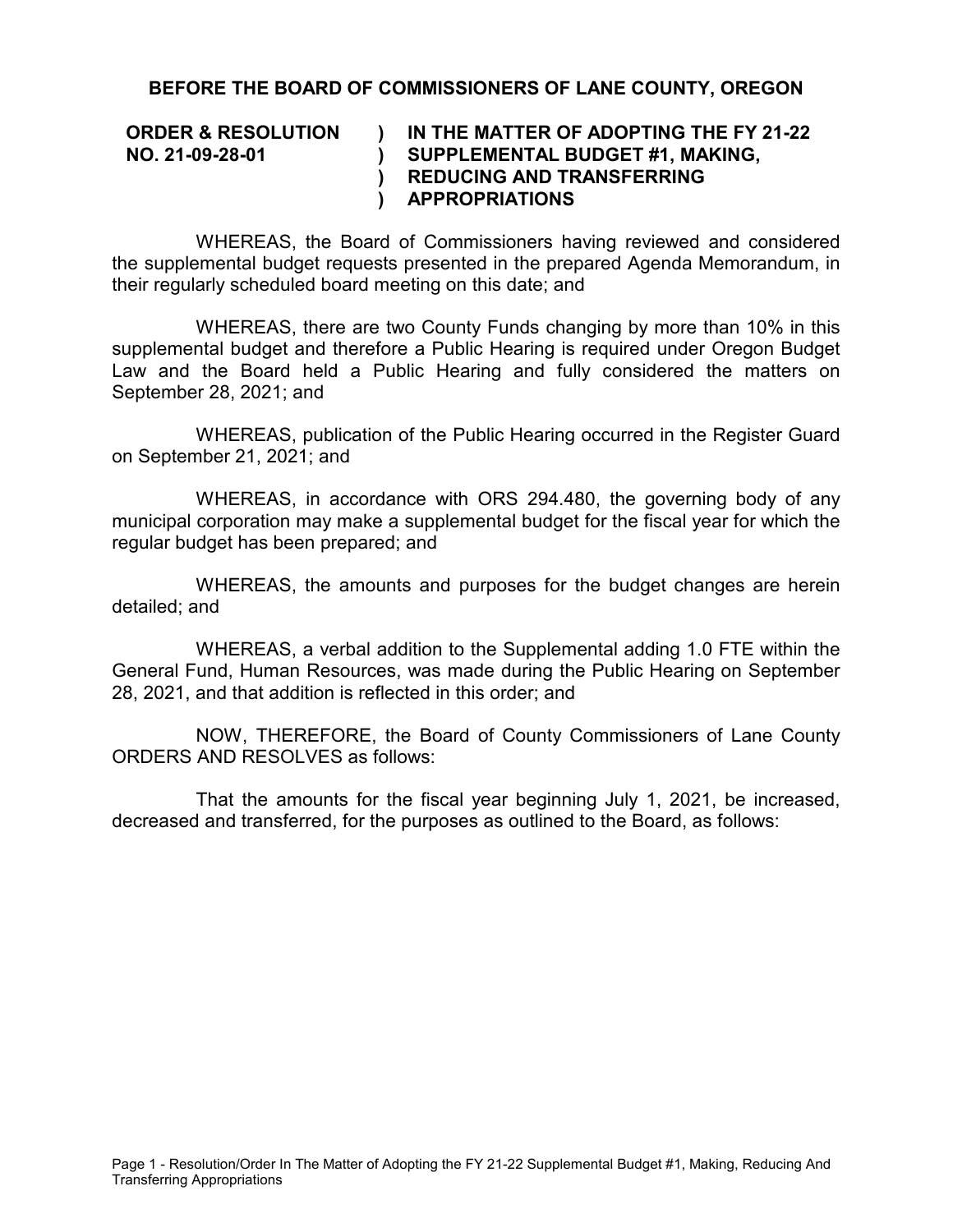| <b>General Fund 124</b>                    |                      | Authorized |                |
|--------------------------------------------|----------------------|------------|----------------|
|                                            | <b>Change Amount</b> | FTE Chg    | New Fund Total |
| <b>Resources</b>                           | 101,259              |            | 126,050,312    |
| Assessment & Taxation                      | $\Omega$             | 0.00       | 5,302,912      |
| <b>County Administration</b>               | 98,622               | 0.00       | 11,422,354     |
| <b>County Counsel</b>                      | 0                    | 0.00       | 1,971,066      |
| <b>District Attorney</b>                   | 0                    | 0.00       | 9,649,530      |
| <b>Human Resources</b>                     | 0                    | 1.00       | 3,081,207      |
| Public Safety (Sheriff's Office)           | 0                    | 0.00       | 26,641,670     |
| <b>Public Works</b>                        | 0                    | 0.00       |                |
| Lane County Office of Emergency Management | 0                    | 0.00       | 477,274        |
| Lane County Office of Data & Analytics     |                      | 0.00       | 287,568        |
|                                            |                      |            |                |
| Not Allocated to Organizational Unit:      |                      |            |                |
| Materials & Services                       | 2,637                | 0.00       | 21,641,212     |
| Capital                                    | 0                    | 0.00       | 326,687        |
| <b>Transfers Out</b>                       | 39,020               | 0.00       | 17,918,575     |
| Contingency                                | 0                    | 0.00       | 1,020,000      |
| Interfund Loan Granted                     | 0                    |            | 110,000        |
| <b>Total Fund Appropriations</b>           | 140,279              | 1.00       | 99,850,055     |
|                                            |                      |            |                |
| <b>PARKS &amp; OPEN SPACES FUND 216</b>    |                      | Authorized |                |
|                                            | Change Amount        | FTE Chg    | New Fund Total |
| Resources                                  | 60,000               |            | 5,036,633      |
| <b>Public Works</b>                        | 60,000               | 0.00       | 4,541,559      |
| Not Allocated to Organizational Unit:      |                      |            |                |
| <b>Transfers Out</b>                       | 0                    |            | 72,875         |
| Contingency                                | 0                    |            | 191,609        |

| -<br>Appropriations<br>∙und<br>l otal<br>. | .000<br>60 | 0.00 | . .<br>.80F<br>$\mathbf{r}$ |
|--------------------------------------------|------------|------|-----------------------------|
|                                            |            |      |                             |

| <b>GENERAL ROAD FUND 225</b>          |               | Authorized |                |
|---------------------------------------|---------------|------------|----------------|
|                                       | Change Amount | FTE Chg    | New Fund Total |
| <b>Resources</b>                      | 576,765       |            | 82, 157, 047   |
| <b>Public Works</b>                   | 1,110,298     | 1.00       | 52,547,113     |
| Not Allocated to Organizational Unit: |               |            |                |
| Transfers Out                         | 576,765       |            | 2,220,408      |
| Contingency                           | 15.000        |            | 4,528,789      |
| <b>Total Fund Appropriations</b>      | 1,702,063     | 1.00       | 59,296,310     |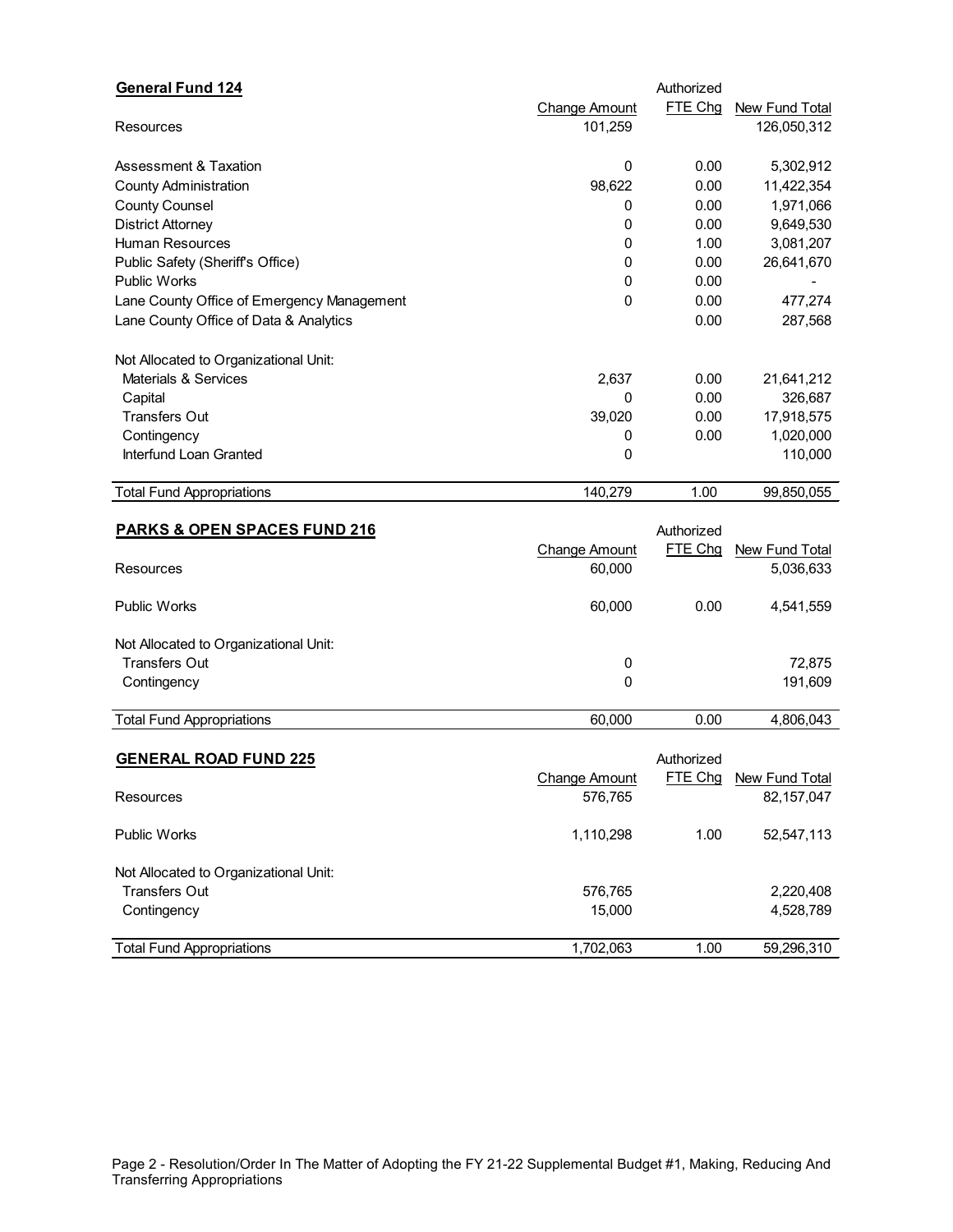| <b>SPECIAL REVENUE FUND 260</b>                                          | <b>Change Amount</b> | Authorized<br>FTE Chg | New Fund Total |
|--------------------------------------------------------------------------|----------------------|-----------------------|----------------|
| Resources                                                                | 765,679              |                       | 39,886,617     |
| <b>County Administration</b>                                             | 292,092              |                       | 7,708,092      |
| <b>District Attorney</b><br>Public Safety (Sheriff's Office)             | 0<br>0               |                       | 2,942,043      |
| <b>Public Works</b>                                                      | 0                    | 0.00                  |                |
|                                                                          |                      |                       |                |
| Not Allocated to Organizational Unit:<br><b>Materials &amp; Services</b> | 138,224              |                       | 16,738,432     |
| Capital                                                                  | 153,000              |                       | 283,000        |
| <b>Transfers Out</b>                                                     | 0                    |                       | 305,053        |
| Contingency                                                              | 292,343              |                       | 1,949,378      |
|                                                                          |                      |                       |                |
| <b>Total Fund Appropriations</b>                                         | 875,659              | 0.00                  | 29,925,998     |
| <b>INTERGOVERNMENTAL HUMAN SERVICES FUND 285</b>                         |                      | Authorized            |                |
|                                                                          | <b>Change Amount</b> | FTE Chg               | New Fund Total |
| Resources                                                                | 11,308,572           |                       | 70,728,197     |
| <b>Health &amp; Human Services</b>                                       | 10,558,098           | 8.15                  | 66,555,552     |
| Not Allocated to Organizational Unit:                                    |                      |                       |                |
| <b>Transfers Out</b>                                                     | 750,000              |                       | 1,870,594      |
| <b>Total Fund Appropriations</b>                                         | 11,308,098           | 8.15                  | 68,426,146     |
| <b>HEALTH &amp; HUMAN SERVICES FUND 286</b>                              |                      | Authorized            |                |
|                                                                          | <b>Change Amount</b> | FTE Chg               | New Fund Total |
| Resources                                                                | 4,740,885            |                       | 144,266,251    |
| <b>Health &amp; Human Services</b>                                       | 4,351,074            | 0.70                  | 128,352,867    |
| Not Allocated to Organizational Unit:                                    |                      |                       |                |
| <b>Transfers Out</b>                                                     | 368,209              |                       | 5,693,862      |
| Contingency                                                              | 0                    |                       | 6,730,433      |
| <b>Total Fund Appropriations</b>                                         | 4,719,283            | 0.70                  | 140,777,162    |
|                                                                          |                      |                       |                |
| <b>CAPITAL IMPROVEMENT FUND 435</b>                                      |                      | Authorized            |                |
|                                                                          | <b>Change Amount</b> | FTE Chg               | New Fund Total |
| Resources                                                                | 750,000              |                       | 21,643,124     |

| <b>County Administration</b>          | 851,259    |      | 20,315,596 |
|---------------------------------------|------------|------|------------|
| Not Allocated to Organizational Unit: |            |      |            |
| <b>Transfers Out</b>                  | 101.259    |      | 1,282,508  |
| Contingency                           | (202, 518) |      | 45,020     |
| <b>Total Fund Appropriations</b>      | 750,000    | 0.00 | 21,643,124 |
|                                       |            |      |            |